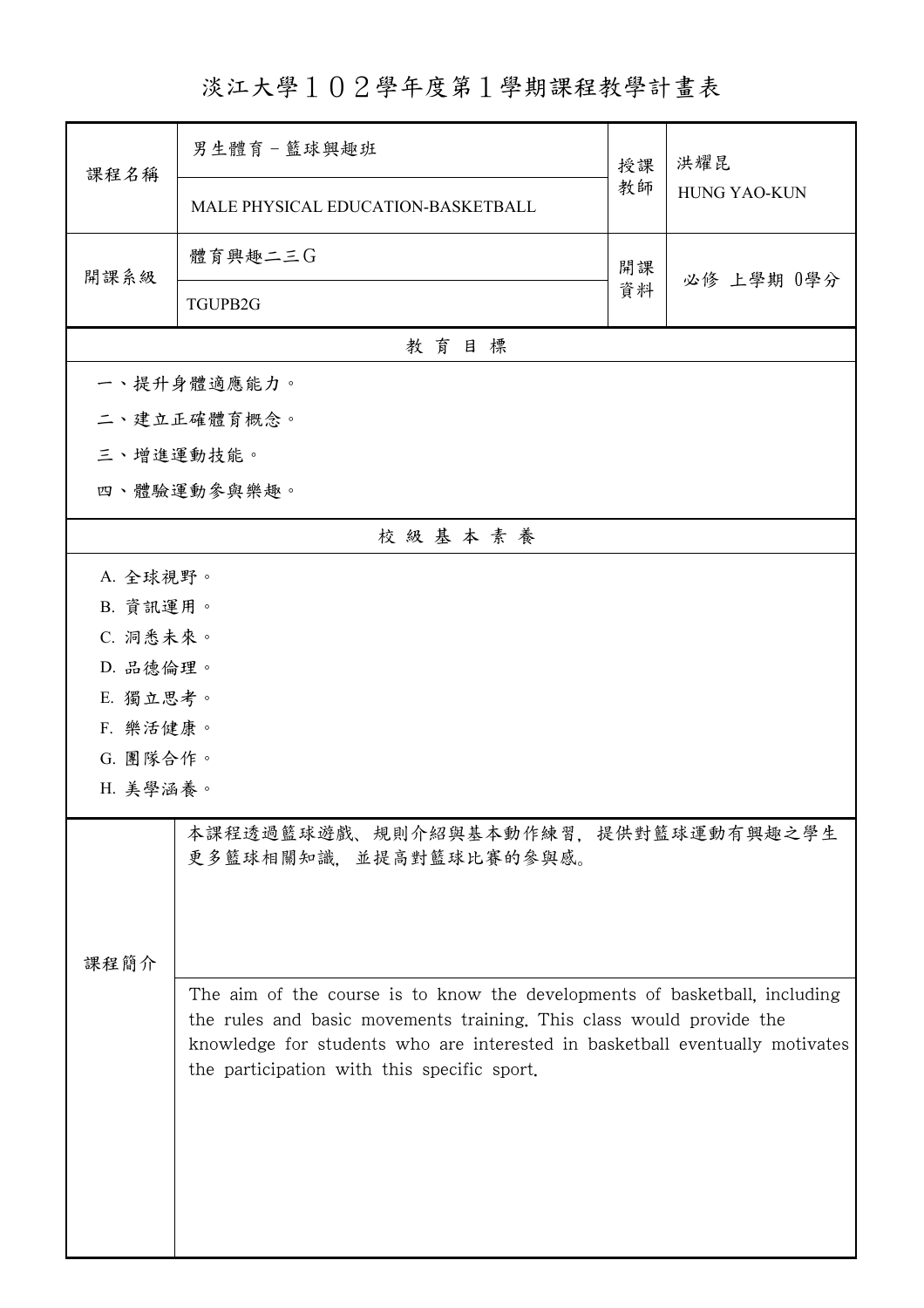本課程教學目標與目標層級、校級基本素養相關性

一、目標層級(選填): (一)「認知」(Cognitive 簡稱C)領域:C1 記憶、C2 瞭解、C3 應用、C4 分析、 C5 評鑑、C6 創造 (二)「技能」(Psychomotor 簡稱P)領域:P1 模仿、P2 機械反應、P3 獨立操作、 P4 聯結操作、P5 自動化、P6 創作 (三)「情意」(Affective 簡稱A)領域:A1 接受、A2 反應、A3 重視、A4 組織、 A5 內化、A6 實踐

二、教學目標與「目標層級」、「校級基本素養」之相關性:

 (一)請先將課程教學目標分別對應前述之「認知」、「技能」與「情意」的各目標層級, 惟單項教學目標僅能對應C、P、A其中一項。

 (二)若對應「目標層級」有1~6之多項時,僅填列最高層級即可(例如:認知「目標層級」 對應為C3、C5、C6項時,只需填列C6即可,技能與情意目標層級亦同)。

 (三)再依據所訂各項教學目標分別對應其「校級基本素養」。單項教學目標若對應 「校級基本素養」有多項時,則可填列多項「校級基本素養」。 (例如:「校級基本素養」可對應A、AD、BEF時,則均填列。)

| 序              | 教學目標(中文)                   | 教學目標(英文)                                                                                               | 相關性            |             |  |
|----------------|----------------------------|--------------------------------------------------------------------------------------------------------|----------------|-------------|--|
| 號              |                            |                                                                                                        | 目標層級           | 校級基本素養      |  |
| $\mathbf{1}$   | 1.瞭解籃球運動發展沿革、規則與<br>演進歷程   | 1. Understand the history.<br>rules and the developments<br>of the game.                               | C <sub>2</sub> | EF          |  |
| $\overline{2}$ | 2.增進學生對籃球運動之興趣             | 2. Motivates the interests for<br>basketball.                                                          | A <sub>5</sub> | <b>DEF</b>  |  |
| $\overline{3}$ | 3.學習籃球各項基本動作,提升技<br>能      | 3.Develop the basic<br>movements and enhance<br>athletic skills of basketball.                         | P <sub>5</sub> | EF          |  |
|                | 4 4.學習籃球運動比賽之小組合作觀<br>念    | 4.Co-operate with the team<br>during the games and<br>understand the importance of<br>team-work.       | <b>P6</b>      | <b>DEG</b>  |  |
|                | 5 5.學習如何參與比賽               | 5. Learn how to participate in<br>the game.                                                            | <b>P6</b>      | <b>DEFG</b> |  |
| 6              | 6.能欣賞籃球技能表現,並培養分<br>析比賽的能力 | 6.Be able to enjoy sporting<br>events, and cultivate the<br>ability to analysis sports<br>competition. | A6             | EН          |  |
| 教學目標之教學方法與評量方法 |                            |                                                                                                        |                |             |  |
| 序<br>號         | 教學目標                       | 教學方法                                                                                                   |                | 評量方法        |  |
|                | 1 1.瞭解籃球運動發展沿革、規則與<br>演進歷程 | 講述                                                                                                     | 上課表現           |             |  |
|                | 2 2.增進學生對籃球運動之興趣           | 講述、賞析                                                                                                  | 上課表現           |             |  |
|                | 3 3.學習籃球各項基本動作, 提升技<br>能   | 講述、賞析、實作                                                                                               | 實作、上課表現        |             |  |
|                | 4 4.學習籃球運動比賽之小組合作觀<br>念    | 講述、實作                                                                                                  | 實作、上課表現        |             |  |
|                | 55.學習如何參與比賽                | 賞析、實作                                                                                                  | 實作、上課表現        |             |  |
|                |                            |                                                                                                        |                |             |  |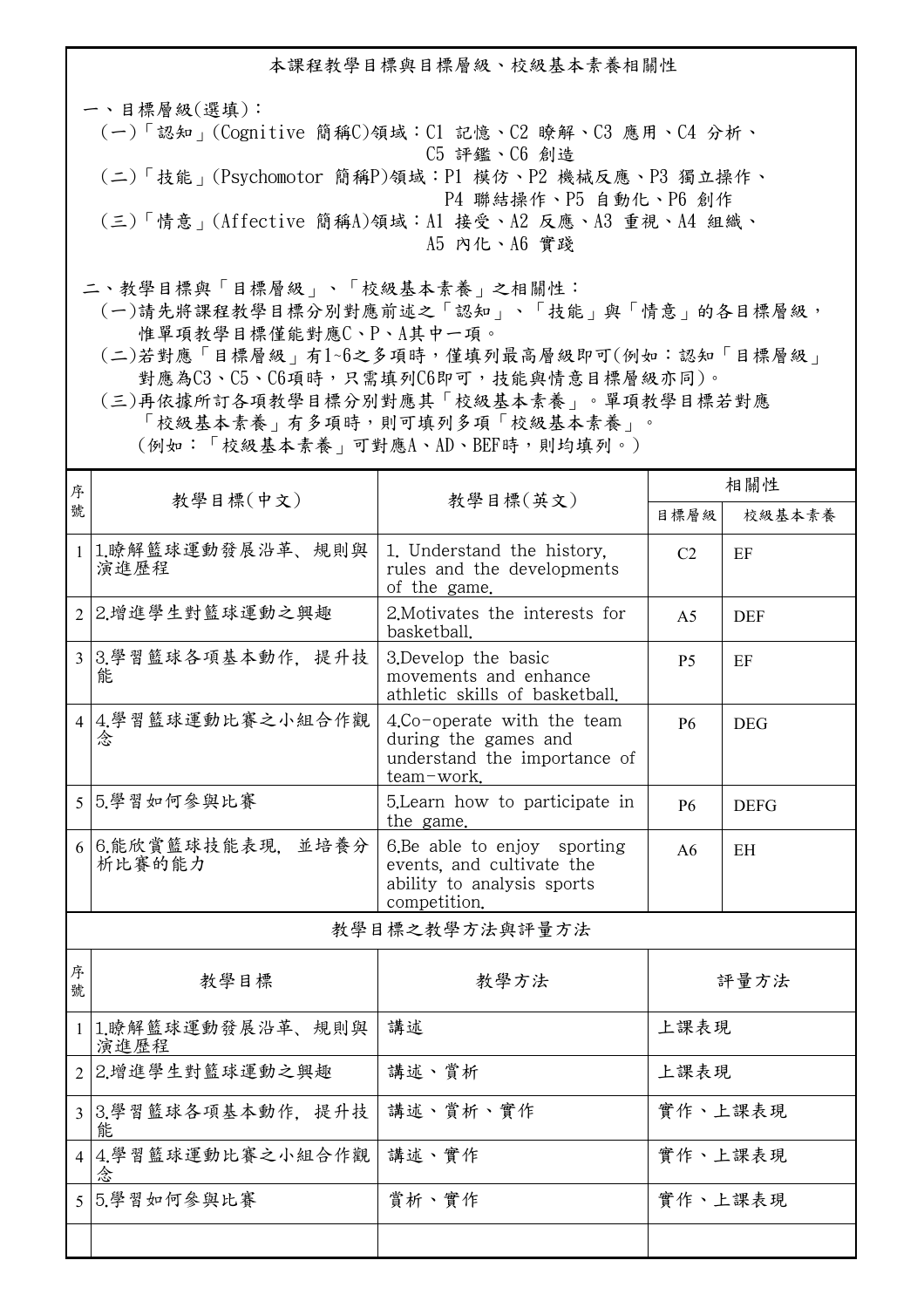|                    | 析比賽的能力                        | 6 6 能欣賞籃球技能表現, 並培養分                                                              | 講述、賞析、實作             | 實作、上課表現 |  |  |  |  |  |
|--------------------|-------------------------------|----------------------------------------------------------------------------------|----------------------|---------|--|--|--|--|--|
|                    | 授課進度表                         |                                                                                  |                      |         |  |  |  |  |  |
| 週<br>次             | 日期起訖                          |                                                                                  | 內 容 (Subject/Topics) | 備註      |  |  |  |  |  |
| 1                  | $102/09/16$ ~<br>102/09/22    | 1.上課規定事項2.籃球運動史簡介與課程進度說明                                                         |                      |         |  |  |  |  |  |
| $\overline{2}$     | $102/09/23$ ~<br>102/09/29    | 1.籃球規則介紹                                                                         |                      |         |  |  |  |  |  |
| 3                  | $102/09/30$ ~<br>102/10/06    | 1.籃球遊戲介紹                                                                         |                      |         |  |  |  |  |  |
| 4                  | $102/10/07$ ~<br>102/10/13    | 1.球感練習與傳接球                                                                       |                      |         |  |  |  |  |  |
| 5                  | $102/10/14$ ~<br>102/10/20    | 1.各種運球與防守步伐練習                                                                    |                      |         |  |  |  |  |  |
| 6                  | $102/10/21$ ~<br>102/10/27    | 1.各種投籃練習                                                                         |                      |         |  |  |  |  |  |
| 7                  | $102/10/28$ ~<br>102/11/03    | 1.運球上籃練習                                                                         |                      |         |  |  |  |  |  |
| 8                  | $102/11/04$ ~<br>102/11/10    | 1.團隊防守介紹                                                                         |                      |         |  |  |  |  |  |
| 9                  | $102/11/11$ ~<br>102/11/17    | 1.團隊進攻介紹                                                                         |                      |         |  |  |  |  |  |
| 10                 | $102/11/18$ ~<br>102/11/24    | 期中考試週                                                                            |                      |         |  |  |  |  |  |
| 11                 | $102/11/25$ ~<br>102/12/01    | 1.複習各項籃球基本動作                                                                     |                      |         |  |  |  |  |  |
| 12                 | $102/12/02$ ~<br>102/12/08    | 1.三對三分組比賽                                                                        |                      |         |  |  |  |  |  |
| 13                 | $102/12/09$ ~<br>102/12/15    | 1.籃球比賽計時記錄法與裁判法介紹                                                                |                      |         |  |  |  |  |  |
| 14                 | $102/12/16 \sim$<br>102/12/22 | 1.全場分組比賽                                                                         |                      |         |  |  |  |  |  |
| 15                 | $102/12/23$ ~<br>102/12/29    | 1.全場分組比賽                                                                         |                      |         |  |  |  |  |  |
| 16                 | $102/12/30$ ~<br>103/01/05    | 1.期末測驗                                                                           |                      |         |  |  |  |  |  |
| 17                 | $103/01/06$ ~<br>103/01/12    | 1.期末測驗                                                                           |                      |         |  |  |  |  |  |
| 18                 | $103/01/13$ ~<br>103/01/19    | 期末考試週                                                                            |                      |         |  |  |  |  |  |
| 修課應<br>注意事項        |                               | 1.需穿著運動服裝及球鞋。<br>2.請假請依學校規定辦理:<br>(1)曠課6節者, 予以扣考<br>(2)缺課總時數達該科授課時數1/3時學期成績以零分計算 |                      |         |  |  |  |  |  |
| 其它(白板、麥克風)<br>教學設備 |                               |                                                                                  |                      |         |  |  |  |  |  |
| 教材課本               |                               |                                                                                  |                      |         |  |  |  |  |  |
|                    |                               |                                                                                  |                      |         |  |  |  |  |  |